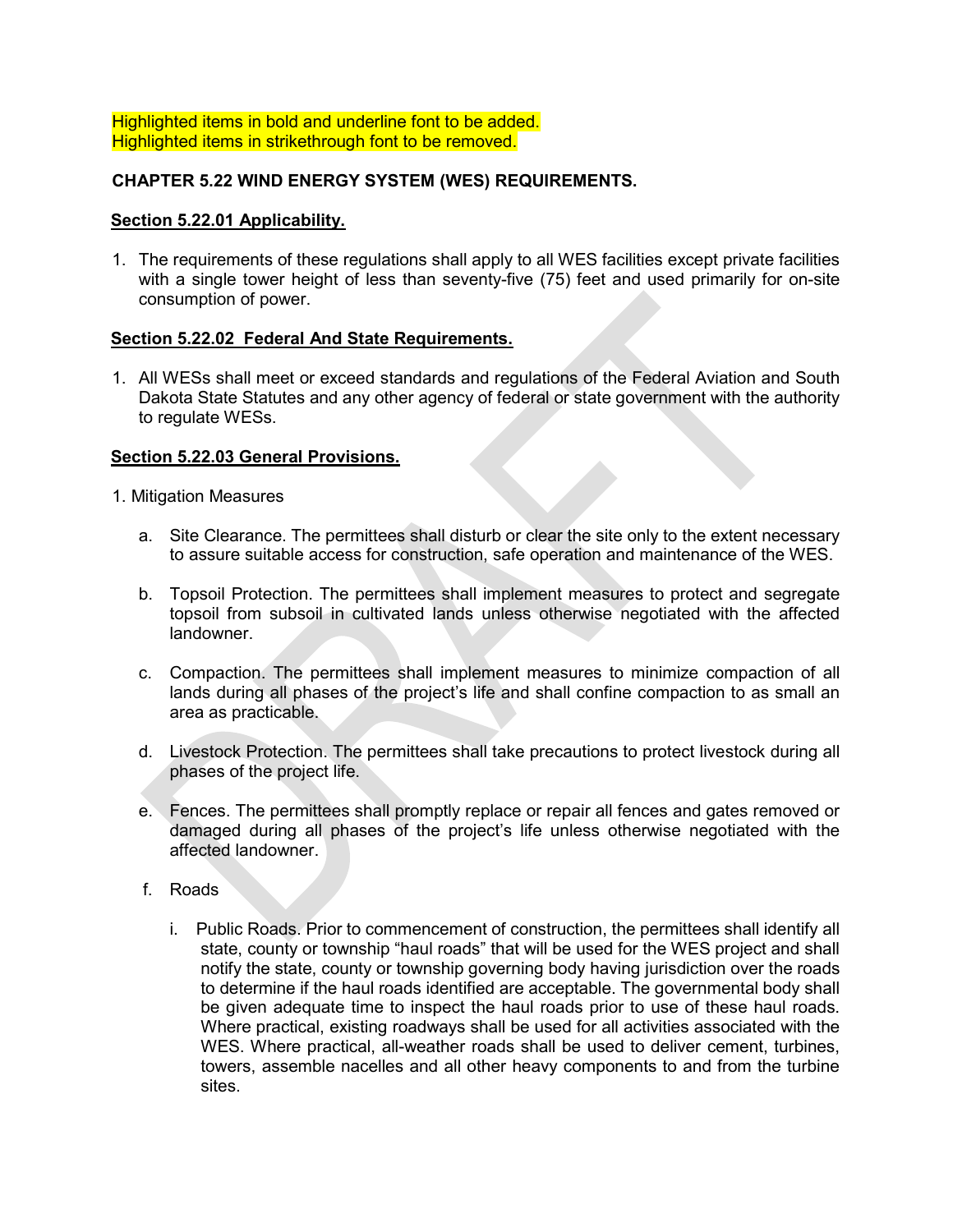- ii. The permittees shall, prior to the use of approved haul roads, make satisfactory arrangements with the appropriate state, county or township governmental body having jurisdiction over approved haul roads for construction of the WES for the maintenance and repair of the haul roads that will be subject to extra wear and tear due to transportation of equipment and WES components. The permittees shall notify the County of such arrangements upon request of the County. A haul road agreement in accordance with county standards shall be executed between the applicant and appropriate road authority.
- iii. Turbine Access Roads. Construction of turbine access roads shall be minimized. Access roads shall be low profile roads so that farming equipment can cross them and shall be covered with Class 5 gravel or similar material. When access roads are constructed across streams and drainage ways, the access roads shall be designed in a manner so runoff from the upper portions of the watershed can readily flow to the lower portion of the watershed.
- iv. Private Roads. The permittees shall promptly repair private roads or lanes damaged when moving equipment or when obtaining access to the site, unless otherwise negotiated with the affected landowner.
- v. Control of Dust. The permittees shall utilize all reasonable measures and practices of construction to control dust.
- g. Soil Erosion and Sediment control Plan. The permittees shall develop a Soil Erosion and Sediment Control Plan prior to construction and submit the plan to the County. The Soil Erosion and Sediment Control Plan shall address the erosion control measures for each project phase, and shall at a minimum identify plans for grading, construction and drainage of roads and turbine pads; necessary soil information; detailed design features to maintain downstream water quality; a comprehensive revegetation plan to maintain and ensure adequate erosion control and slope stability and to restore the site after temporary project activities; and measures to minimize the area of surface disturbance. Other practices shall include containing excavated material, protecting exposed soil, stabilizing restored material and removal of silt fences or barriers when the area is stabilized. The plan shall identify methods for disposal or storage of excavated material.
- 2. Setbacks. Wind turbines shall meet the following minimum spacing requirements.

i. Distance from participating and non-participating residences, businesses, churches, and schools shall be in accordance with Table 5.22.03.2.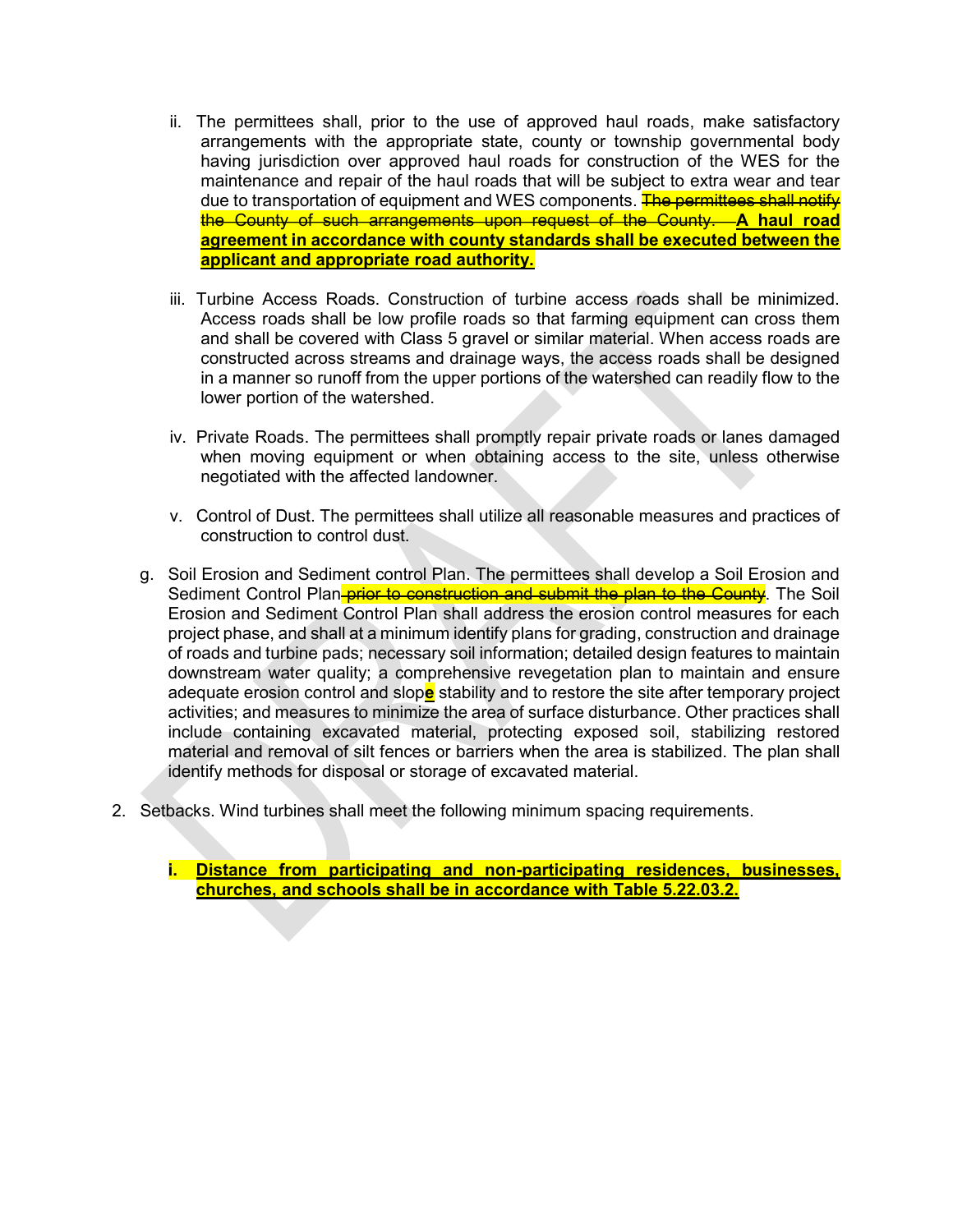#### Table 5.22.03.2 WES Setbacks

|                                                                                | <b>Setback Distance*</b>                                           |                                                                                        |
|--------------------------------------------------------------------------------|--------------------------------------------------------------------|----------------------------------------------------------------------------------------|
|                                                                                | <b>Vertical</b><br><b>Height of</b><br><b>Tower</b><br>75' to 500' | <b>Vertical Height of Tower</b><br><b>Over 500'</b>                                    |
| <b>Participating occupied</b><br>residence, business, church,<br>or school     | 550'                                                               | 550' plus 2.5' feet for each<br>additional vertical foot more<br>than 500' in height   |
| <b>Non-Participating occupied</b><br>residence, business, church,<br>or school | 1,000'                                                             | 1,000' plus 2.5' feet for each<br>additional vertical foot more<br>than 500' in height |
| <b>Distance from Centerline of</b><br><b>Public Road</b>                       | 110% of the height of the wind turbine**                           |                                                                                        |
| <b>Distance from Property Line</b>                                             | 110% of the height of the wind turbine***                          |                                                                                        |

- Setback distance to be measured from the wall line of the neighboring principal building to the base of the WES tower. The vertical height of the wind turbine is measured from the ground surface to the tip of the blade when in a fully vertical position.
- \*\* The horizontal setback shall be measured from the base of the tower to the public right-of-way.
- \*\*\* The horizontal setback shall be measured from the base of the tower to the adjoining property line unless wind easement has been obtained from adjoining property owner.
- ii. Exception: The Board of Adjustment may allow setback/separation distances to be less than the established distances identified above if the participating or non-participating landowners agree to a lesser setback/separation distance. If approved, such agreement is to be recorded and filed with the Codington County Zoning Officer. Said agreement shall be binding upon the heirs, successors, and assigns of the title holder and shall pass with the land.
- a. Distance from existing off-site residences, businesses, churches, and buildings owned and/or maintained by a governmental entity shall be at least one thousand (1,000) feet. Distance from on-site or lessor's residence shall be at least five hundred (500) feet.
- b. Distance from centerline of public roads shall be at least one hundred ten percent (110%) the height of the wind turbines, measured from the ground surface to the tip of the blade when in a fully vertical position.
- c. Distance from any property line shall be at least one hundred ten percent (110%) the height of the wind turbine, measured from the ground surface to the tip of the blade when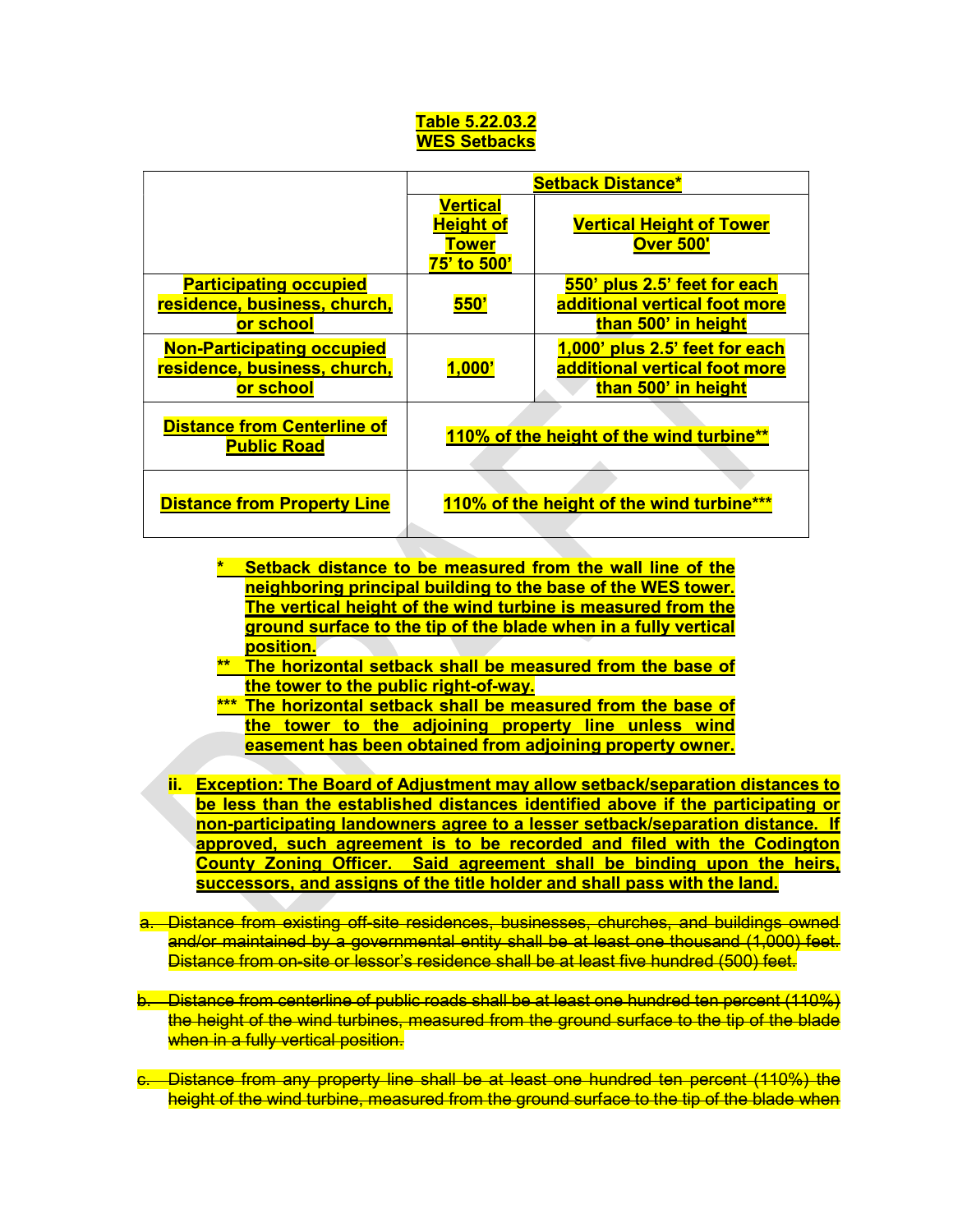in a fully vertical position unless wind easement has been obtained from adjoining property owner.

- 3. Electromagnetic Interference. The permittees shall not operate the WES so as to cause microwave, television, radio, or navigation interference contrary to Federal Communications Commission (FCC) regulations or other law. In the event such interference is caused by the WES or its operation, the permittees shall take the measures necessary to correct the problem.
- 4. Lighting. Towers shall be marked as required by the Federal Aviation Administration (FAA). There shall be no lights on the towers other than what is required by the FAA. This restriction shall not apply to infrared heating devices used to protect the monitoring equipment. In cases where there are residential uses located within a distance which is three hundred (300) percent of the height of the Tower from the Tower and when required by federal law, dual mode lighting shall be requested from the FAA. Beacon lighting, unless required by FAA, shall not be utilized.
- 5. Turbine Spacing. The turbines shall be spaced no closer than three (3) rotor diameters (RD) (measurement of blades tip to tip) within a **straight line string**. If required during final micro siting of the turbines to account for topographic conditions, up to ten (10) percent of the towers may be sited closer than the above spacing but the permittees shall minimize the need to site the turbines closer.
- 6. Footprint Minimization. The permittees shall design and construct the WES so as to minimize the amount of land that is impacted by the WES. Associated facilities in the vicinity of turbines such as electrical/electronic boxes, transformers and monitoring systems shall to the greatest extent feasible be mounted on the foundations used for turbine towers or inside the towers unless otherwise negotiated with the affected landowner.
- 7. Collector Lines. Collector lines are the conductors of electric energy from the WES to the feeder lines. When located on private property, the permittees shall place electrical lines, known as collectors, and communication cables underground between the WES and the feeder lines. The exception to this requirement is when the total distance of the collectors from the substation requires an overhead installation due to line loss of current from an underground installation. Collectors and cables shall also be placed within or immediately adjacent to the land necessary for turbine access roads unless otherwise negotiated with the affected landowner. This paragraph does not apply to feeder lines.
- 8. Feeder Lines. Feeder lines are the conductors of electric energy from the collector lines to the main electric terminal, and may be located either above or below ground. The permittees shall place Overhead electric lines, known as feeders, may be placed on private property or on public rights-of-way if a public right-of-way exists. Changes in routes in public rights-of-way may be made as long as feeders remain on public rights-of-way and approval has been obtained from the governmental unit responsible for the affected right-of-way. If no public right-of-way exists, the permittees may place feeders on private property. When placing feeders on private property, the permittees shall place the feeder in accordance with the easement negotiated with the affected landowner. The permittees shall submit the site plan and engineering drawings for the feeder lines before commencing construction.
- 9. Decommissioning/Restoration/Abandonment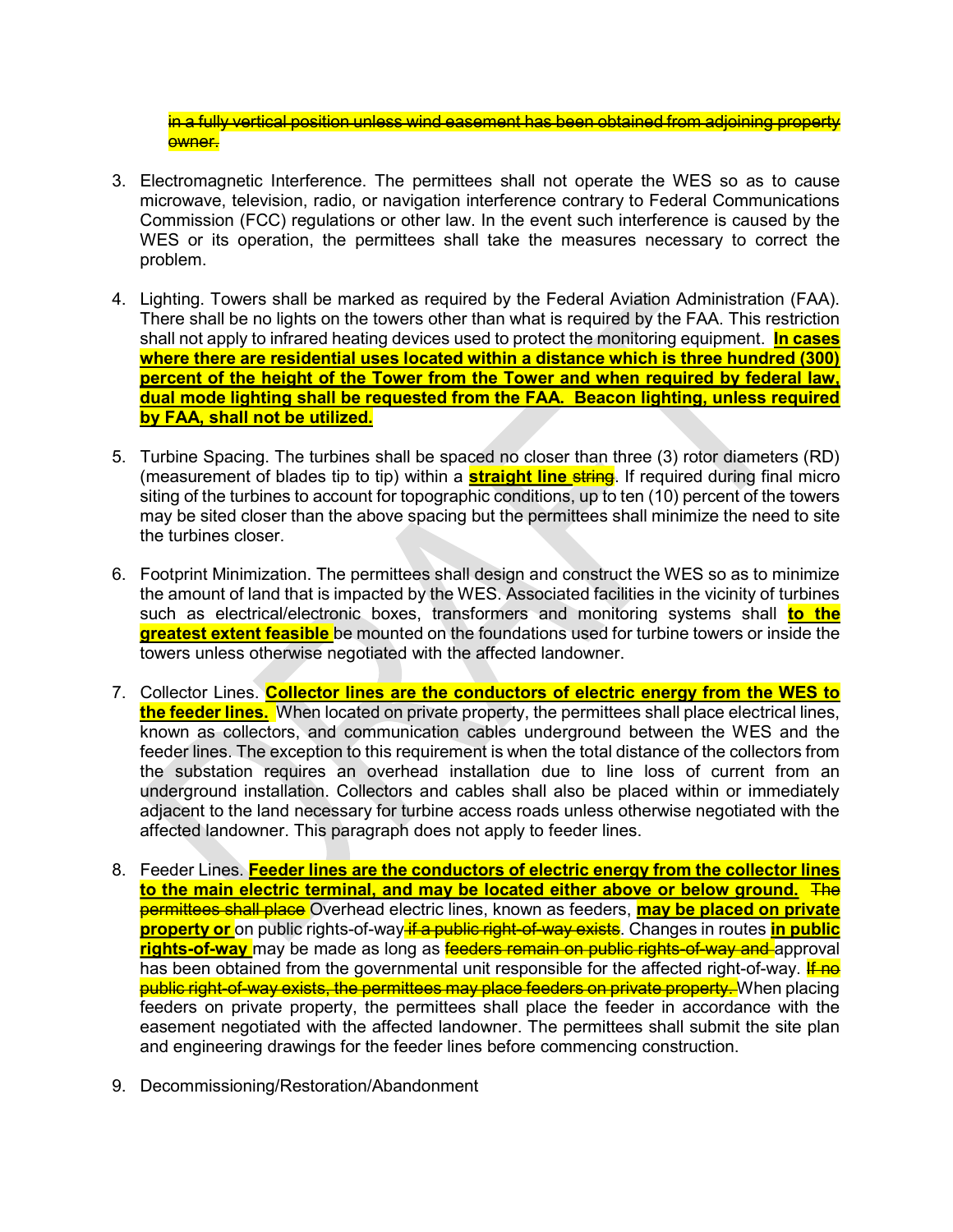- a. Decommissioning Plan. Within 120 days of completion of construction, the permittees shall submit to the County a decommissioning plan describing the manner in which the permittees anticipate decommissioning the project in accordance with the requirements of paragraph (b) below. The plan shall include a description of the manner in which the permittees will ensure that it has the financial capability to carry out these restoration requirements when they go into effect. The permittees shall ensure that it carries out its obligation to provide for the resources necessary to fulfill these requirements. The County may at any time request the permittees to file a report with the County describing how the permittees are fulfilling this obligation.
- b. Site Restoration. Upon-The decommissioning of the WES shall begin within eight (8) months of the expiration of this permit, or **upon-earlier termination of operation of the** WES, the and be completed within eighteen (18) months of the expiration of this permit or earlier termination of operation of the WES. The permittees shall have the obligation to dismantle and remove from the site all towers, turbine generators, transformers, overhead collector and feeder lines underground cables, foundations, buildings and ancillary equipment to a depth of four (4) feet. To the extent possible the permittees shall restore and reclaim the site to its pre-project topography and topsoil quality. All access roads shall be removed unless written approval is given by the affected landowner requesting that one or more roads, or portions thereof, be retained. Any agreement for removal to a lesser depth or for no removal shall be recorded with the County and shall show the locations of all such foundations. All such agreements between the permittees and the affected landowner shall be submitted to the County prior to completion of restoration activities. The site shall be restored in accordance with the requirements of this condition within eighteen (18) months after expiration.
- c. Abandoned Turbines. The permittees shall advise the County of any turbines that are abandoned prior to termination of operation of the WES. The County may require the permittees to decommission any abandoned turbine.
- d. Cost Responsibility. The owner or operator of a WES is responsible for decommissioning that facility and for all costs associated with decommissioning that facility and associated facilities.
- e. Financial Assurance. After the tenth (10<sup>th</sup>) year of operation of a WES facility, the Board may require a performance bond, surety bond, letter of credit, corporate guarantee or other form of financial assurance that is acceptable to the Board to cover the anticipated costs of decommissioning the WES facility.
- f. Failure to Decommission. If the WES facility owner or operator does not complete decommissioning, the Board may take such action as may be necessary to complete decommissioning, including requiring forfeiture of the above referenced financial assurance. The entry into a participating landowner agreement shall constitute agreement and consent of the parties to the agreement, their respective heirs, successors, and assigns, that the Board may take such action as may be necessary to decommission a WES facility.
- 10. Height from Ground Surface. The minimum height of blade tips, measured from ground surface when a blade is in fully vertical position, shall be twenty-five (25) feet.
- 11. Towers.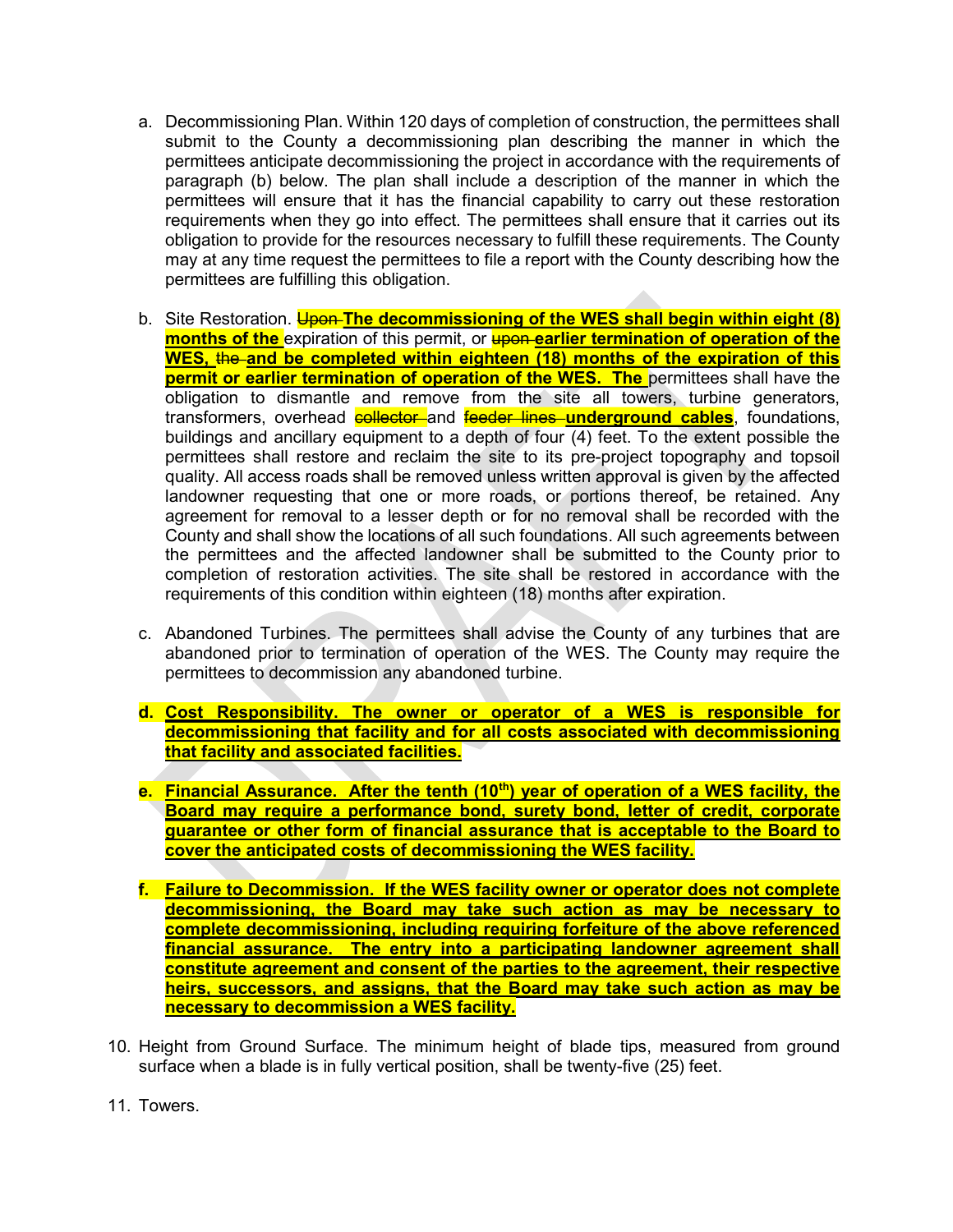- a. Color and Finish. The finish of the exterior surface shall be non-reflective and non-glass.
- b. All towers shall be **singular** tubular design.
- 12. Noise. Noise level shall not exceed 50 dBA, average A-weighted Sound pressure including constructive interference effects at the property line of existing **off-site non participating** residences, businesses, and buildings owned and/or maintained by a governmental entity.
- 13. Flicker Analysis. A Flicker Analysis shall include the duration and location of flicker potential for all schools, churches, businesses and occupied dwellings within a one (1) mile radius of each turbine within a project. The applicant shall provide a site map identifying the locations of shadow flicker that may be caused by the project and the expected durations of the flicker at these locations from sun-rise to sun-set over the course of a year. The analysis shall account for topography but not for obstacles such as accessory structures and trees. Flicker at any receptor shall not exceed thirty (30) hours per year within the analysis area.
	- a. Exception: The Board of Adjustment may allow for a greater amount of flicker than identified above if the participating or non-participating landowners agree to said amount of flicker. If approved, such agreement is to be recorded and filed with the Codington County Zoning Officer. Said agreement shall be binding upon the heirs, successors, and assigns of the title holder and shall pass with the land.
- 13.14. Permit Expiration. The permit shall become void if **either** no substantial construction as described in the application has not commenced been completed within three (3) years of issuance; or if a State Permit from the South Dakota Public Utility Commission has not been issued within two (2) years of issuance.

14.15. Required Information Required to Obtain a for Permit.

- a. Boundaries of the site proposed for WES and associated facilities on United States Geological Survey Map or other map as appropriate.
- b. Map of easements for WES; and affidavit attesting that necessary easement agreements with landowners have been obtained.
- c. Map of occupied residential structures, businesses, churches, and buildings owned and/or maintained by a governmental entity.
- d. Preliminary map of sites for WES, access roads and collector and feeder lines. Final map Map of sites for WES, access roads and utility lines.
- e. Location of other WES in general area.
- f. Project schedule.
- g. Mitigation measures, if applicable (i.e. haul roads, communication, aviation, environmental, etc.)